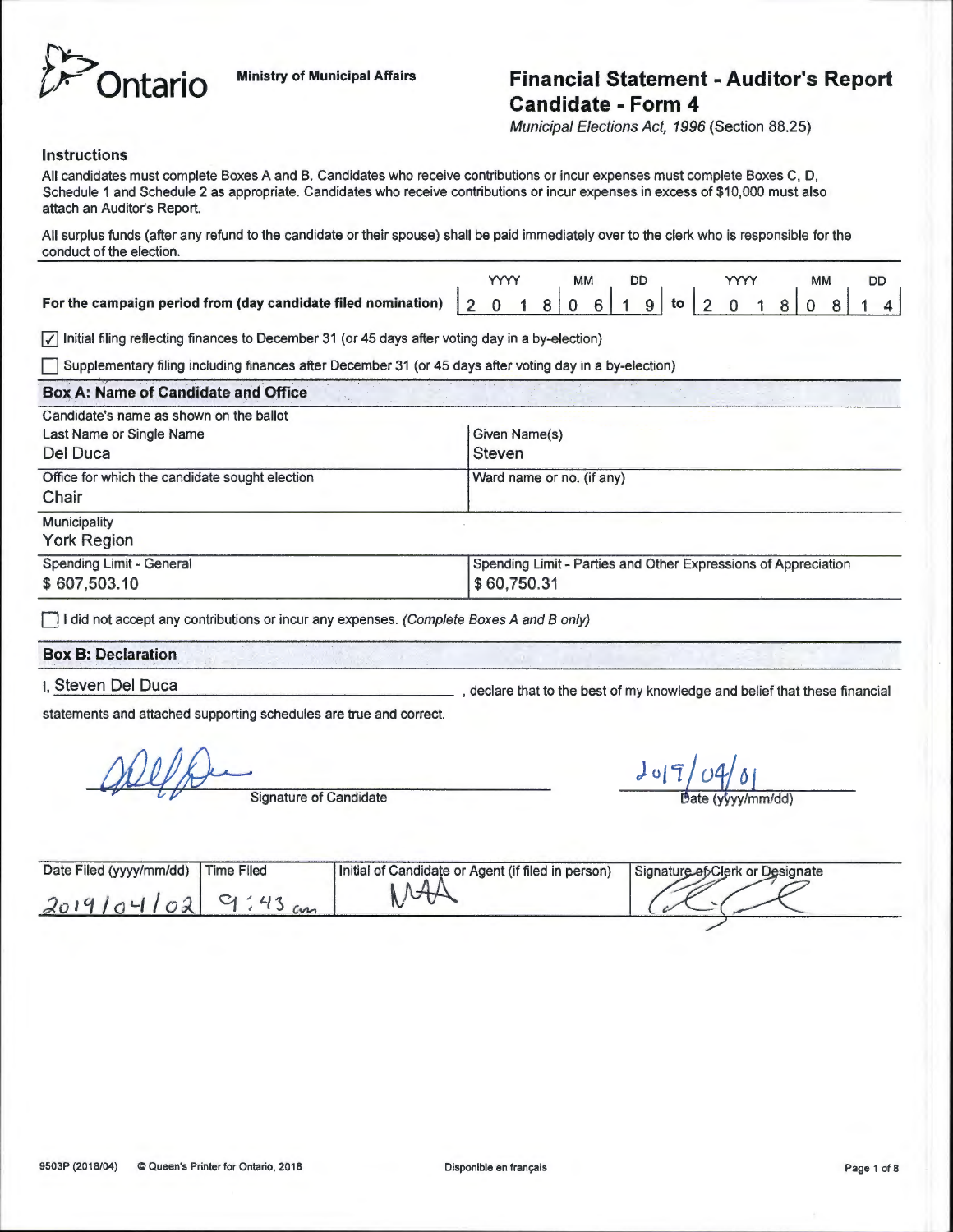| <b>Box C: Statement of Campaign Income and Expenses</b>                                                                                                                                                                                    |                               |              |  |
|--------------------------------------------------------------------------------------------------------------------------------------------------------------------------------------------------------------------------------------------|-------------------------------|--------------|--|
| <b>LOAN</b>                                                                                                                                                                                                                                |                               |              |  |
| Name of bank or recognized lending institution N/A                                                                                                                                                                                         |                               |              |  |
| \$<br>Amount borrowed                                                                                                                                                                                                                      |                               |              |  |
| <b>INCOME</b>                                                                                                                                                                                                                              |                               |              |  |
| Total amount of all contributions (from line 1A in Schedule 1)                                                                                                                                                                             | $+$ \$                        | 67,200.00    |  |
| Revenue from items \$25 or less                                                                                                                                                                                                            | \$                            |              |  |
| Sign deposit refund                                                                                                                                                                                                                        | $\overline{\mathfrak{s}}$     |              |  |
| Revenue from fundraising events not deemed a contribution (from Part III of<br>Schedule 2)                                                                                                                                                 | $+$ \$                        |              |  |
| Interest earned by campaign bank account                                                                                                                                                                                                   | $+$ \$                        |              |  |
| Other (provide full details)                                                                                                                                                                                                               |                               |              |  |
| 1.<br><u> Andreas Andreas Andreas Andreas Andreas Andreas Andreas Andreas Andreas Andreas Andreas Andreas Andreas Andreas Andreas Andreas Andreas Andreas Andreas Andreas Andreas Andreas Andreas Andreas Andreas Andreas Andreas Andr</u> | + \$                          |              |  |
| 2.<br><u> 1989 - Johann Harry Harry Harry Harry Harry Harry Harry Harry Harry Harry Harry Harry Harry Harry Harry Harry</u>                                                                                                                | $+$ \$                        |              |  |
| $\overline{\mathbf{3.}}$                                                                                                                                                                                                                   | $+$ \$                        |              |  |
| 4.                                                                                                                                                                                                                                         | $+$ \$                        |              |  |
| 5.                                                                                                                                                                                                                                         | $+$ \$                        |              |  |
| Total Campaign Income (Do not include loan)                                                                                                                                                                                                | $=$ \$                        | 67,200.00 c1 |  |
| <b>EXPENSES</b> (Note: include the value of contributions of goods and services)                                                                                                                                                           |                               |              |  |
| Expenses subject to general spending limit                                                                                                                                                                                                 |                               |              |  |
| Inventory from previous campaign used in this campaign (list details in Table 4 of<br>Schedule 1)                                                                                                                                          | \$                            |              |  |
| Advertising                                                                                                                                                                                                                                | $\boldsymbol{\mathsf{s}}$     |              |  |
| Brochures/flyers                                                                                                                                                                                                                           | $\sqrt{3}$                    |              |  |
| Signs (including sign deposit)                                                                                                                                                                                                             | $\overline{\mathcal{F}}$      |              |  |
| Meetings hosted                                                                                                                                                                                                                            | \$<br>+                       |              |  |
| Office expenses incurred until voting day                                                                                                                                                                                                  | $\frac{1}{2}$<br>+            | 3,612.38     |  |
| Phone and/or internet expenses incurred until voting day                                                                                                                                                                                   | $\overline{\mathcal{L}}$      |              |  |
| Salaries, benefits, honoraria, professional fees incurred until voting day                                                                                                                                                                 | \$<br>+                       | 48,230.40    |  |
| Bank charges incurred until voting day                                                                                                                                                                                                     | $\overline{\mathcal{L}}$<br>+ | 234.06       |  |
| Interest charged on loan until voting day                                                                                                                                                                                                  | $+$ \$                        |              |  |
| Other (provide full details)                                                                                                                                                                                                               |                               |              |  |
| 1.                                                                                                                                                                                                                                         | + \$                          |              |  |
| 2.<br>the complete state of the complete state of the complete state of the complete state of the complete state of                                                                                                                        | د +                           |              |  |
|                                                                                                                                                                                                                                            | $+$ \$                        |              |  |
| 4.                                                                                                                                                                                                                                         | $+$ \$                        |              |  |
| <u> 1989 - Johann Harry Harry Harry Harry Harry Harry Harry Harry Harry Harry Harry Harry Harry Harry Harry Harry</u><br>5.                                                                                                                | $+$ \$                        |              |  |
| <b>Total Expenses subject to general spending limit</b>                                                                                                                                                                                    | $=$ \$                        | 52,076.84 c2 |  |
|                                                                                                                                                                                                                                            |                               |              |  |
|                                                                                                                                                                                                                                            |                               |              |  |
| <b>EXPENSES</b>                                                                                                                                                                                                                            |                               |              |  |
| Expenses subject to spending limit for parties and other expressions of appreciation                                                                                                                                                       |                               |              |  |
| 1.<br><u> 1989 - Johann Stone, marian al-Bandarík (b. 1989)</u>                                                                                                                                                                            | + \$                          |              |  |
| 2.                                                                                                                                                                                                                                         | $+$ \$                        |              |  |
| 3.<br><u> 2000 - Andrea Maria Andrea Andrea Andrea Andrea Andrea Andrea Andrea Andrea Andrea Andrea Andrea Andrea Andr</u>                                                                                                                 | $+$ \$                        |              |  |
| 4.<br>the control of the control of the control of the control of the control of the control of the control of the control of the control of the control of the control of the control of the control of the control of the control        | $+$ \$                        |              |  |
| 5.                                                                                                                                                                                                                                         | $+$ \$                        |              |  |
| Total Expenses subject to spending limit for parties and other expressions                                                                                                                                                                 |                               |              |  |

**of appreciation** <sup>=</sup>\$ C3 -------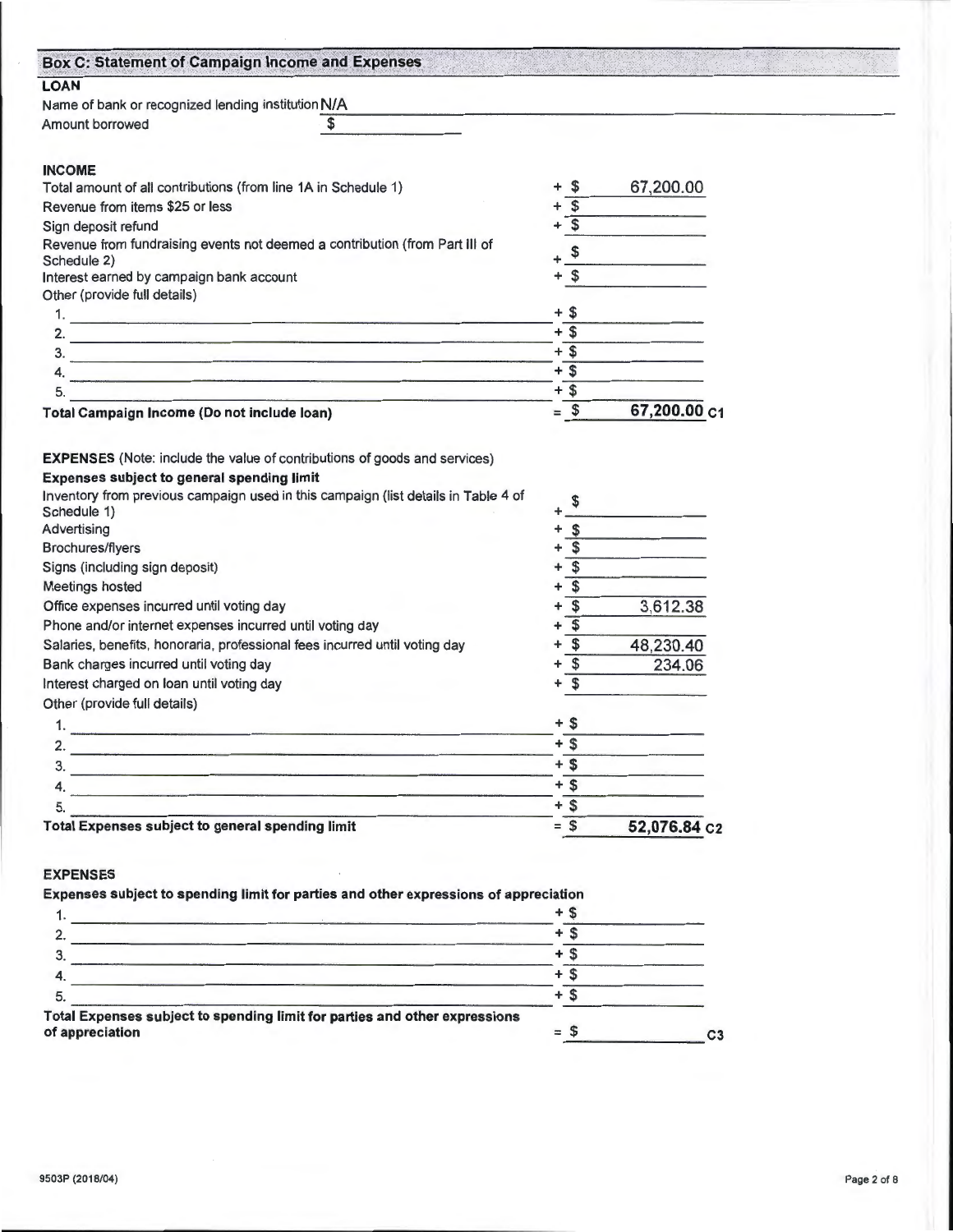| <b>Expenses not subject to spending limits</b>                                |   |                          |              |              |
|-------------------------------------------------------------------------------|---|--------------------------|--------------|--------------|
| Accounting and audit                                                          | + | - \$                     | 1,017.00     |              |
| Cost of fundraising events/activities (list details in Part IV of Schedule 2) | + | $\overline{\mathcal{S}}$ |              |              |
| Office expenses incurred after voting day                                     | + | $\sqrt{2}$               |              |              |
| Phone and/or internet expenses incurred after voting day                      | + | $\overline{\mathbf{s}}$  |              |              |
| Salaries, benefits, honorana, professional fees incurred after voting day     |   | \$                       | 14,000.00    |              |
| Bank charges incurred after voting day                                        | + | \$                       | 98.00        |              |
| Interest charged on loan after voting day                                     |   | $\overline{\mathbf{s}}$  |              |              |
| Expenses related to recount                                                   |   | $\overline{\mathbf{s}}$  |              |              |
| Expenses related to controverted election                                     | ÷ | $\overline{\mathbf{S}}$  |              |              |
| Expenses related to compliance audit                                          |   | \$                       |              |              |
| Expenses related to candidate's disability (provide full details)             |   |                          |              |              |
|                                                                               |   | $+$ \$                   |              |              |
| 2. $\blacksquare$                                                             |   | $+$ \$                   |              |              |
| $\frac{3}{2}$                                                                 |   | $+$ \$                   |              |              |
| 4.                                                                            |   | $+$ \$                   |              |              |
| 5.                                                                            |   | $+$ \$                   |              |              |
| Other (provide full details)                                                  |   |                          |              |              |
|                                                                               |   | $+$ \$                   |              |              |
| 2. $\blacksquare$                                                             |   | $+$ \$                   |              |              |
|                                                                               |   | $+$ \$                   |              |              |
| <u> 1980 - Jan Sammer, Amerikaansk politiker (* 1905)</u>                     |   | $+$ \$                   |              |              |
| 5.                                                                            |   | $+$ \$                   |              |              |
| <b>Total Expenses not subject to spending limits</b>                          |   | $= $$                    | 15,115.00 C4 |              |
| Total Campaign Expenses (C2 + C3 + C4)                                        |   |                          |              | 67,191.84 C5 |

| <b>Box D: Calculation of Surplus or Deficit</b>                                                                     |                          | and the company of the seal of the seal of the seal of the seal of the seal of the seal of the seal |  |
|---------------------------------------------------------------------------------------------------------------------|--------------------------|-----------------------------------------------------------------------------------------------------|--|
| Excess (deficiency) of income over expenses (Income minus Total Expenses)<br>$(C1 - C5)$                            |                          | $8.16_{D1}$                                                                                         |  |
| Eligible deficit carried forward by the candidate from the last election<br>(applies to 2018 regular election only) | $\overline{\phantom{0}}$ | D <sub>2</sub>                                                                                      |  |
| Total $(D1 - D2)$                                                                                                   | $=$                      | 8.16                                                                                                |  |
| If there is a surplus, deduct any refund of candidate's or<br>spouse's contributions to the campaign                |                          |                                                                                                     |  |
| Surplus (or deficit) for the campaign                                                                               | $=$                      | 8.16 D3                                                                                             |  |

If line 03 shows a surplus, the amount must be paid in trust, at the time the financial statements are filed, to the municipal clerk who is responsible for the conduct of the election.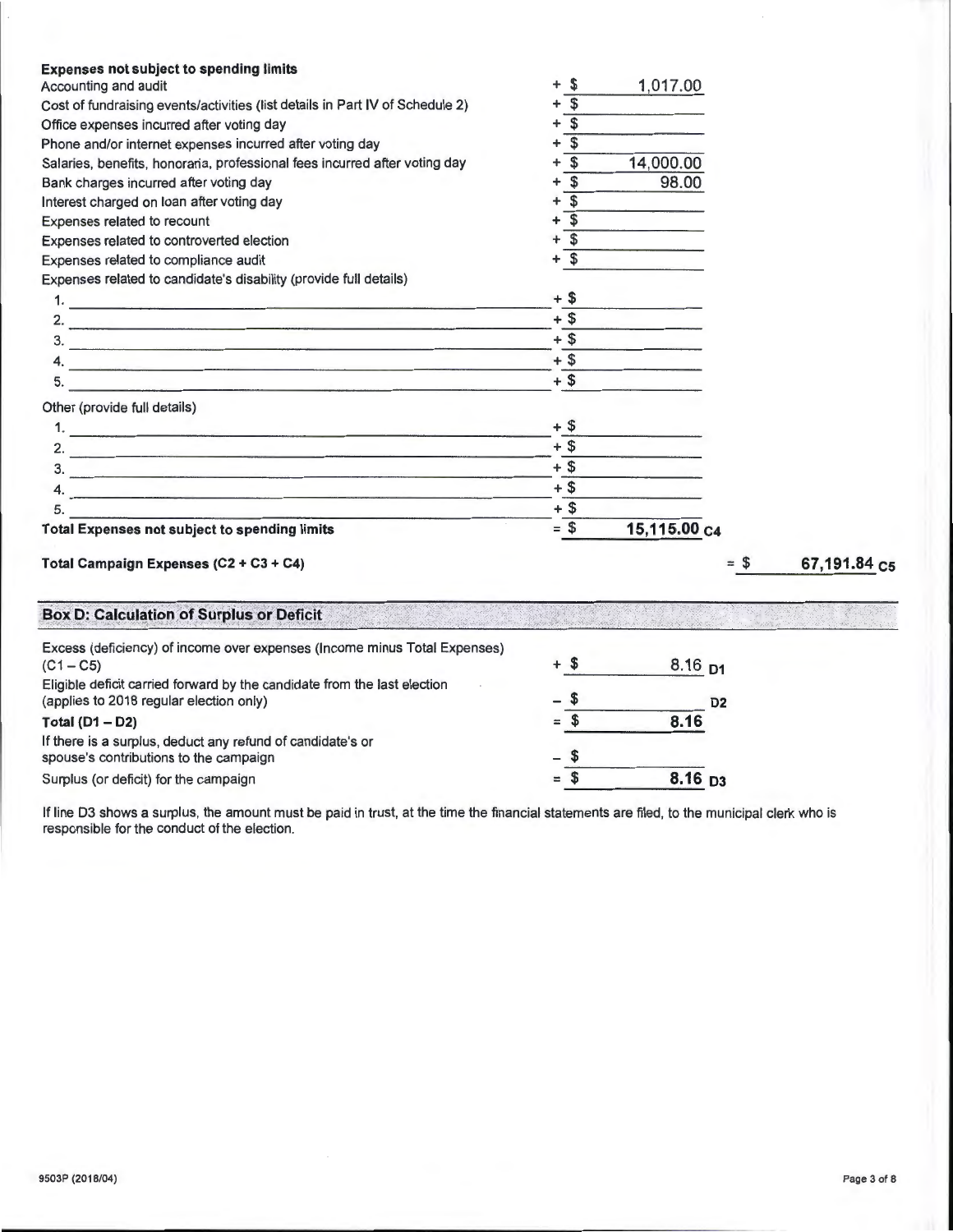| <b>Schedule 1 - Contributions</b>                                                                                                                                                                                                                                      |        |           |  |
|------------------------------------------------------------------------------------------------------------------------------------------------------------------------------------------------------------------------------------------------------------------------|--------|-----------|--|
| <b>Part I - Summary of Contributions</b>                                                                                                                                                                                                                               |        |           |  |
| Contributions in money from candidate and spouse                                                                                                                                                                                                                       | $+$ \$ |           |  |
| Contributions in goods and services from candidate and spouse                                                                                                                                                                                                          | + \$   |           |  |
| (include value listed in Table 3 and Table 4)                                                                                                                                                                                                                          |        |           |  |
| Total value of contributions not exceeding \$100 per contributor<br>Include ticket revenue, contributions in money, goods and services<br>where the total contribution from a contributor is \$100 or less (do not<br>include contributions from candidate or spouse). | + \$   |           |  |
| Total value of contributions exceeding \$100 per contributor (from line 1B on page 5;<br>list details in Table 1 and Table 2)                                                                                                                                          |        |           |  |
| Include ticket revenue, contributions in money, goods and services where<br>the total contribution from a contributor exceeds \$100 (do not include                                                                                                                    |        |           |  |
| contributions from candidate or spouse).                                                                                                                                                                                                                               | + \$   | 67,200.00 |  |
| Contributions returned or payable to the contributor<br>Less:                                                                                                                                                                                                          | $-$ \$ |           |  |
| Contributions paid or payable to the clerk, including contributions from<br>anonymous sources exceeding \$25                                                                                                                                                           |        | \$        |  |
| Total Amount of Contributions (record under Income in Box C)                                                                                                                                                                                                           |        | 67,200.00 |  |

# **Part II- Contributions exceeding \$100 per contributor- individuals other than candidate or spouse**

## **Table 1· Monetary contributions from individuals other than candidate or spouse**

| <b>Name</b> | <b>Full Address</b> | <b>Date Received</b> | Amount Received \$ Amount \$<br>Amount Received \$ Returned to Contributor<br>or Paid to Clerk |
|-------------|---------------------|----------------------|------------------------------------------------------------------------------------------------|
|             |                     |                      |                                                                                                |
|             |                     |                      |                                                                                                |
|             |                     |                      |                                                                                                |
|             |                     |                      |                                                                                                |
|             |                     |                      |                                                                                                |
|             |                     |                      |                                                                                                |
|             |                     |                      |                                                                                                |
|             |                     |                      |                                                                                                |
|             |                     |                      |                                                                                                |
|             |                     |                      |                                                                                                |

[Z] Additional information is listed on separate supplementary attachment **Total**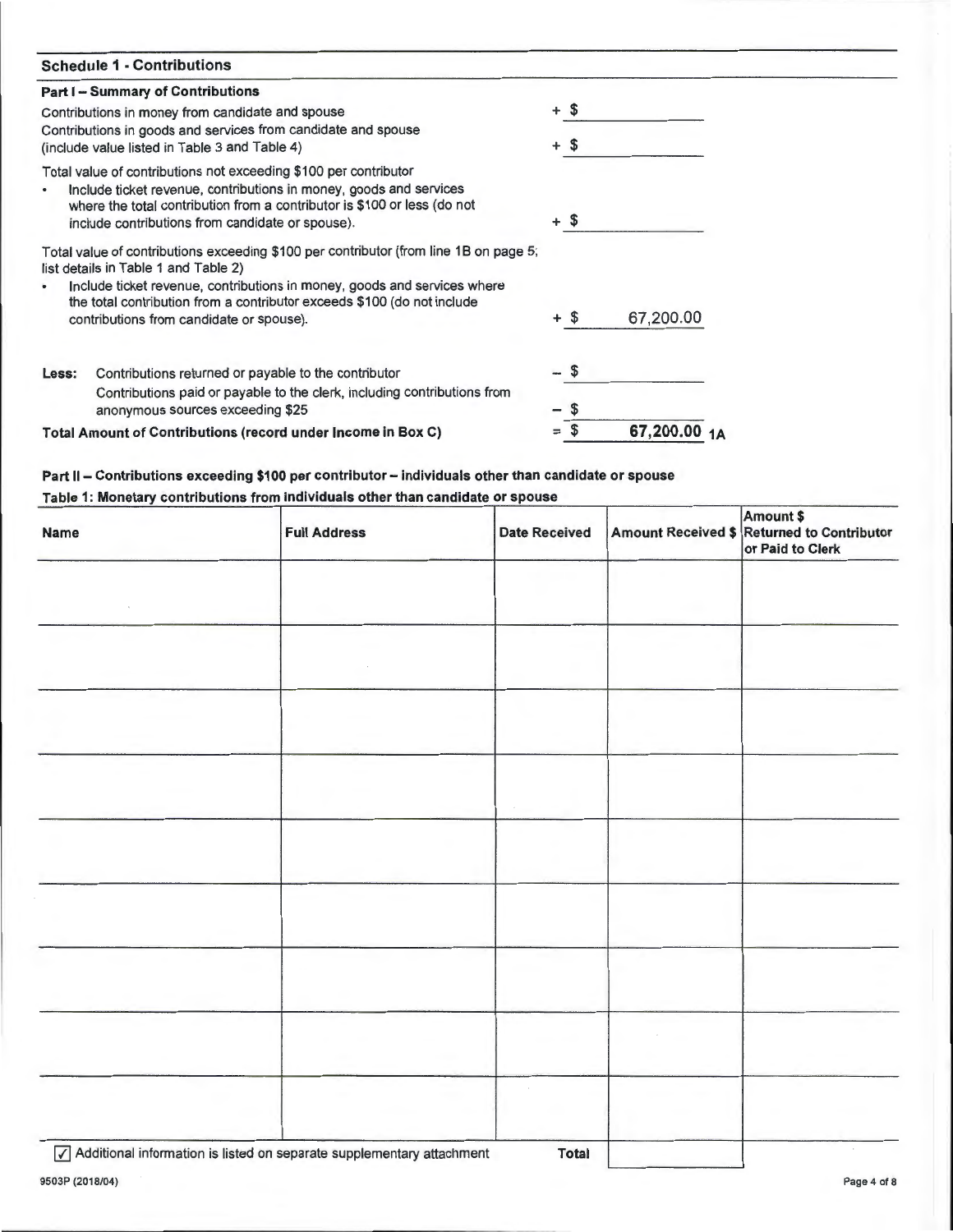**Attachment 1 to Financial Statement Campaign Contribution Tracking Form** 

Table 1: Monetary contributions from individuals other than candidate or spouse

Total amount of contributions from Table 1: \$67,200.00

| Last Name  | <b>First Name</b> | <b>Address</b>          | City                 |           | <b>Province Postal Code</b> | <b>Date Received</b><br>yyy/mm/dd | <b>Gross Amount</b><br><b>Received</b> | <b>Amount Returned</b><br>to Contributor or<br>Paid to Clerk | <b>Net Amount</b><br>Received |
|------------|-------------------|-------------------------|----------------------|-----------|-----------------------------|-----------------------------------|----------------------------------------|--------------------------------------------------------------|-------------------------------|
| Zeppa      | Christopher       | 105 Riverside Road      | Woodbridge           | ON        | <b>L4L 2L4</b>              | 10-07-2018                        | 1,200.00                               | 0.00                                                         | 1,200.00                      |
| Zeppa      | Lana              | 19 Sarano Street        | Woodbridge           | ON        | <b>L4H 1X2</b>              | 11-07-2018                        | 1,200.00                               | 0.00                                                         | 1,200.00                      |
| Zeppa      | Franca            | 105 Riverside Road      | Woodbridge           | ON        | L4L 2L4                     | 10-07-2018                        | 1,200.00                               | 0.00                                                         | 1,200.00                      |
| Zeppa      | Lucia             | 1 Glorious Song Lane    | Aurora               | <b>ON</b> | <b>L4G 7Y7</b>              | 12-07-2018                        | 1,200.00                               | 0.00                                                         | 1,200.00                      |
| Nicolson   | Richard           | 1485 Glenburnie Road    | Mississauga          | ON        | <b>LSG 3C9</b>              | 09-07-2018                        | 1,200.00                               | 0.00                                                         | 1,200.00                      |
| Milani     | Randi             | 63 Veronica Dirve       | Mississauga          | ON        | <b>LSG 2B1</b>              | 09-07-2018                        | 1,200.00                               | 0.00                                                         | 1,200.00                      |
| Zeppa      | Frank             | 19 Sarano Street        | Woodbridge           | <b>ON</b> | <b>L4H 1X2</b>              | 11-07-2018                        | 1,200.00                               | 0.00                                                         | 1,200.00                      |
| Sciotto    | Sara              | 8535 Martingrove Road   | Woodbridge           | ON        | <b>L4H 2C9</b>              | 11-07-2018                        | 1,200.00                               | 0.00                                                         | 1,200.00                      |
| Sciotto    | Alberto           | 8535 Martingrove Road   | Woodbridge           | ON        | <b>L4H 2C9</b>              | 11-07-2018                        | 1,200.00                               | 0.00                                                         | 1,200.00                      |
| Zincarelli | Tania             | 2 Sydie Lane            | Tottenham            | ON        | <b>LOG 1WO</b>              | 11-07-2018                        | 1,200.00                               | 0.00                                                         | 1,200.00                      |
| Torchia    | John              | 9 Boyces Creek Court    | Caledon              | ON        | L7C 351                     | 07-07-2018                        | 1,200.00                               | 0.00                                                         | 1,200.00                      |
| Martinelli | Michele           | 28 Lismer Crescent      | <b>Bolton</b>        | ON        | L73 2W5                     | 09-07-2018                        | 1,200.00                               | 0.00                                                         | 1,200.00                      |
| Martinelli | Mara              | 28 Lismer Crescent      | Bolton               | ON        | <b>L73 2WS</b>              | 09-07-2018                        | 1,200.00                               | 0.00                                                         | 1,200.00                      |
| Aita       | Lina              | 8222 Kipling Avenue     | Vaughan              | ON        | N/A                         | 10-07-2018                        | 1,200.00                               | 0.00                                                         | 1,200.00                      |
| Monass     | Maria             | 8 Raffia Avenue         | <b>Richmond Hill</b> | ON        | N/A                         | 10-07-2018                        | 1,200.00                               | 0.00                                                         | 1,200.00                      |
| Monass     | Omar              | 8 Raffia Avenue         | <b>Richmond Hill</b> | ON        | N/A                         | 10-07-2018                        | 1,200.00                               | 0.00                                                         | 1,200.00                      |
| Malfara    | Domenic           | 92 Spenvalley Drive     | Toronto              | ON        | M3L 123                     | 11-07-2018                        | 1,200.00                               | 0.00                                                         | 1,200.00                      |
| Spaziani   | Monica            | 5 Wallace Street        | Alliston             | ON        | <b>L9R 2G3</b>              | 11-07-2018                        | 1,200.00                               | 0.00                                                         | 1,200.00                      |
| Berardi    | Daniele           | <b>5 Wallace Street</b> | Alliston             | ON        | <b>L9R 2G3</b>              | 11-07-2018                        | 1,200.00                               | 0.00                                                         | 1,200.00                      |
| Yuchtman   | Marvin            | 153 Mathewson Street    | Maple                | ON        | N/A                         | 09-07-2018                        | 1,200.00                               | 0.00                                                         | 1,200.00                      |
| Yuchtman   | Gwendolyn         | 153 Mathewson Street    | Maple                | ON        | N/A                         | 08-07-2018                        | 1,200.00                               | 0.00                                                         | 1,200.00                      |
| Papa       | Vince             | 34 Lilywood Road        | Toronto              | ON        | M6B 1V7                     | 10-07-2018                        | 1,200.00                               | 0.00                                                         | 1,200.00                      |
| Galvan     | Marcellina        | 34 Lilywood Road        | Toronto              | ON        | M6B 1V7                     | 10-07-2018                        | 1,200.00                               | 0.00                                                         | 1,200.00                      |
| Papa       | Alessandro        | 8228 Kipling Avenue     | Woodbridge           | ON        | N/A                         | 10-07-2018                        | 1,200.00                               | 0.00                                                         | 1,200.00                      |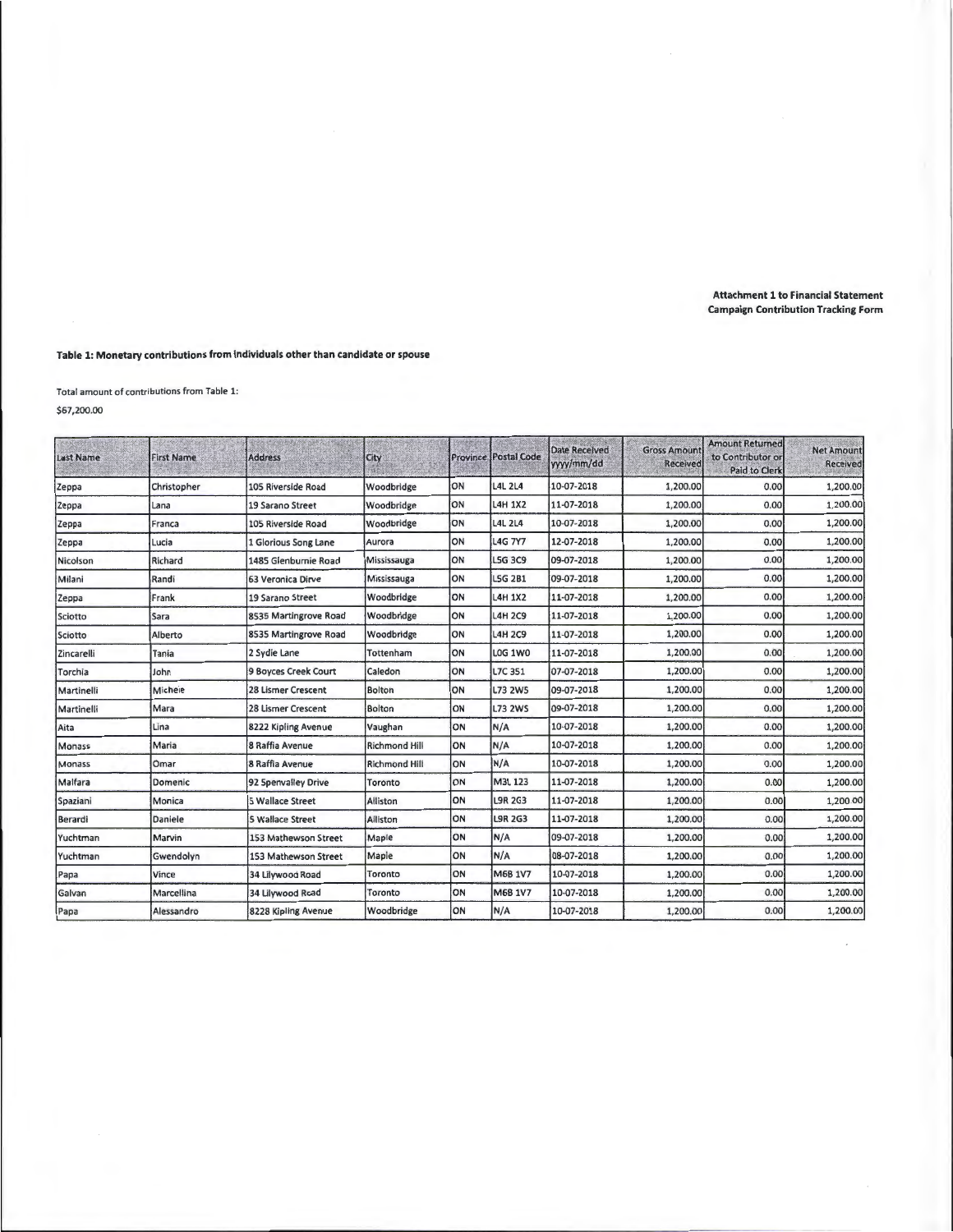Attachment 1 to Financial Statement Campaign Contribution Tracking Form

Table 1: Monetary contributions from individuals other than candidate or spouse

Total amount of contributions from Table 1: \$67,200.00

| Last Name  | <b>First Name</b> | <b>Address</b>            | City           |           | <b>Province Postal Code</b> | <b>Date Received</b><br>yyy/mm/dd | <b>Gross Amount</b><br><b>Received</b> | <b>Amount Returned</b><br>to Contributor or<br><b>Paid to Clerk</b> | <b>Net Amount</b><br><b>Received</b> |
|------------|-------------------|---------------------------|----------------|-----------|-----------------------------|-----------------------------------|----------------------------------------|---------------------------------------------------------------------|--------------------------------------|
| Papa       | Giulia            | 34 Lilywood Road          | Toronto        | <b>ON</b> | M6B 1V7                     | 10-07-2018                        | 1,200.00                               | 0.00                                                                | 1,200.00                             |
| Rinomato   | Tony              | 49 Edge Valley Drive      | Toronto        | ON        | M9A 4P2                     | 12-07-2018                        | 1,200.00                               | 0.00                                                                | 1,200.00                             |
| Mackey     | Mariann           | 70 Shamrock Crescent      | Woodbridge     | ON        | <b>L4H 1A3</b>              | 11-07-2018                        | 1,200.00                               | 0.00                                                                | 1,200.00                             |
| Zannuti    | Antonella         | 3 Jaymar Place            | Weston         | ON        | <b>M9N 3L8</b>              | 10-07-2018                        | 1,200.00                               | 0.00                                                                | 1,200.00                             |
| Rinomato   | Ernie             | 12 Edge Valley Drive      | Toronto        | ON        | <b>M9A 4N7</b>              | 10-07-2018                        | 1,200.00                               | 0.00                                                                | 1,200.00                             |
| Rinomato   | Anthony           | 12 Edge Valley Drive      | Toronto        | ON        | <b>M9A 4N7</b>              | 10-07-2018                        | 1,200.00                               | 0.00                                                                | 1,200.00                             |
| Rinomato   | Christian         | 1098 Beachcomber Road     | Mississauga    | ON        | <b>L5G 0B1</b>              | 12-07-2018                        | 1,200.00                               | 0.00                                                                | 1,200.00                             |
| Rinomato   | Veronica          | 49 Edge Valley Drive      | Toronto        | ON        | <b>M9A 4P2</b>              | 12-07-2018                        | 1,200.00                               | 0.00                                                                | 1,200.00                             |
| Rinomato   | Sophie            | 49 Edge Valley Drive      | Toronto        | ON        | <b>M9A 4P2</b>              | 12-07-2018                        | 1,200.00                               | 0.00                                                                | 1,200.00                             |
| Fantin     | Michael           | 37 Nixon Drive            | Bolton         | ON        | <b>L7E 1K1</b>              | 11-07-2018                        | 1,200.00                               | 0.00                                                                | 1,200.00                             |
| Bianco     | Donna             | 141 Mactaggart Drive      | Nobleton       | ON        | <b>LOG 7NO</b>              | 10-07-2018                        | 1,200.00                               | 0.00                                                                | 1,200.00                             |
| Principe   | Daniel            | PO Box 234                | Nobleton       | lon       | <b>LOG 1NO</b>              | 11-07-2018                        | 1,200.00                               | 0.00                                                                | 1,200.00                             |
| Martini    | Andrew            | 21 Rexton Road            | Etobicoke      | ON        | <b>M9C 2E3</b>              | 11-07-2018                        | 1,200.00                               | 0.00                                                                | 1,200.00                             |
| Levac      | Jim               | 305 Howell Road           | Oakville       | ON        | L6H SYS                     | 10-07-2018                        | 1,200.00                               | 0.00                                                                | 1,200.00                             |
| Fednorog   | Caroline          | 12 Mac Murchi Avenue      | Nobalton Court | ON        | L7B OP1                     | 11-07-2018                        | 1,200.00                               | 0.00                                                                | 1,200.00                             |
| Quinto     | Beradino          | 12 Mac Murchi Avenue      | Nobalton Court | ON        | L7B OP1                     | 11-07-2018                        | 1,200.00                               | 0.00                                                                | 1,200.00                             |
| Marciano   | Concetta          | 86 Woodbridge Avenue      | Woodbridge     | ON        | N/A                         | 12-07-2018                        | 1,200.00                               | 0.00                                                                | 1,200.00                             |
| Ferrante   | Claudio           | <b>68 Romeo Crescent</b>  | Woodbridge     | ON        | <b>L4L 7A1</b>              | 11-07-2018                        | 1,200.00                               | 0.00                                                                | 1,200.00                             |
| Lavalle    | Domenic           | 83 Hawester Crescent      | Woodbridge     | ON        | <b>L4L 841</b>              | 12-07-2018                        | 1,200.00                               | 0.00                                                                | 1,200.00                             |
| Granieri   | Eugene            | 195 Greenbrooke Drive     | Vaughan        | ON        | <b>L4L 8L1</b>              | 11-07-2018                        | 1,200.00                               | 0.00                                                                | 1,200.00                             |
| Perri      | Michele           | 28 Bolton View Crescent   | Bolton         | ON        | <b>L7E 2H1</b>              | 12-07-2018                        | 1,200.00                               | 0.00                                                                | 1,200.00                             |
| DiBattista | Tony              | 51 Leor Crescent          | Maple          | ON        | <b>L6A 0A8</b>              | 12-07-2018                        | 1,200.00                               | 0.00                                                                | 1,200.00                             |
| Pizzimenti | Alex              | <b>40 Capner Crescent</b> | Tulsenburg     | ON        | <b>LOJ 1CO</b>              | 12-07-2018                        | 1,200.00                               | 0.00                                                                | 1,200.00                             |
| Rizzo      | Danny             | 43 Dierina Crescent       | Woodbridge     | ON        | <b>L4H 2R8</b>              | 12-07-2018                        | 1,200.00                               | 0.00                                                                | 1,200.00                             |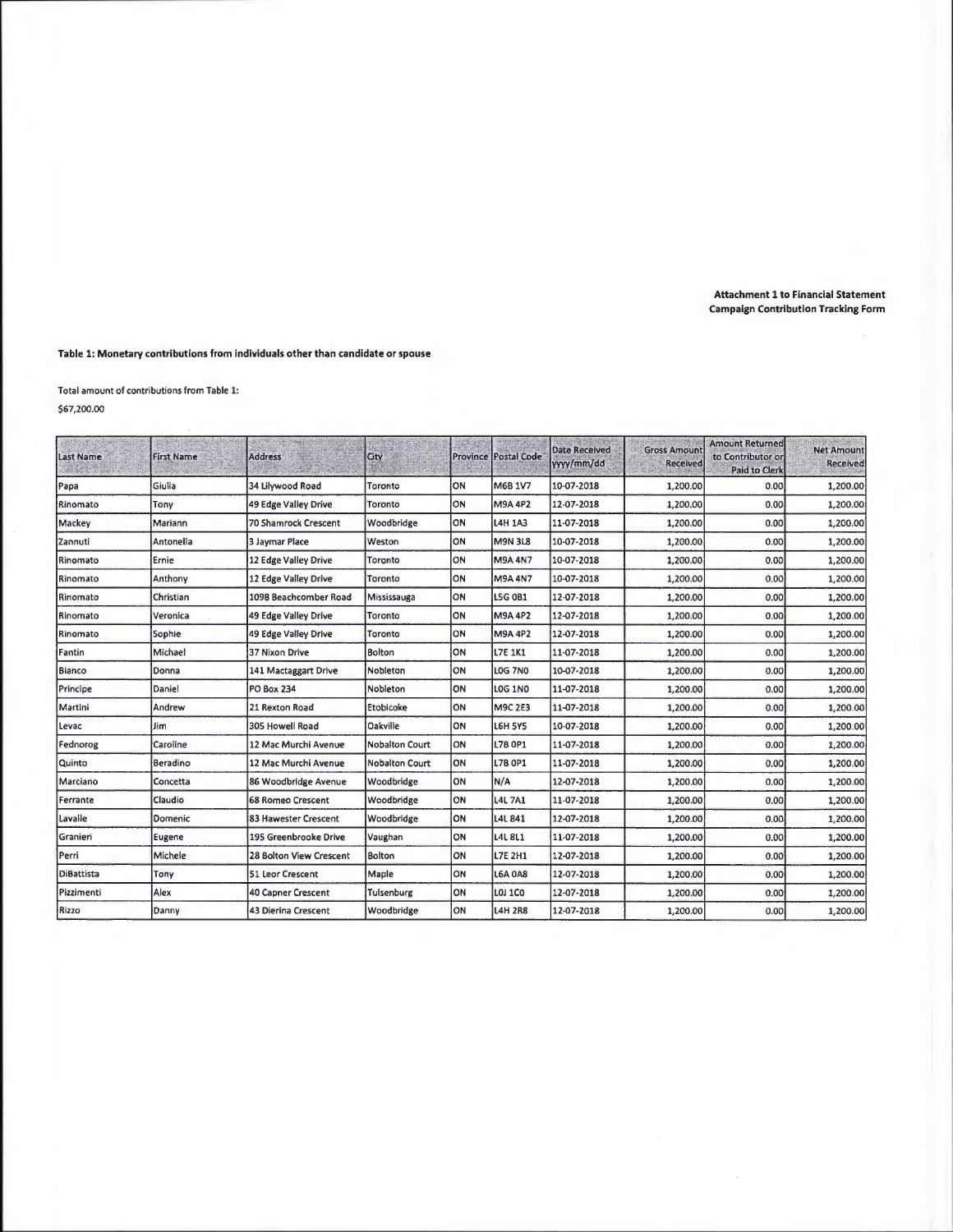**Attachment 1 to Financial Statement Campaign Contribution Tracking Form** 

Table 1: Monetary contributions from individuals other than candidate or spouse

Total amount of contributions from Table 1: \$67,200.00

| Last Name  | <b>First Name</b> | Address                   | City        |    | <b>Province Postal Code</b> | Date Received<br>lyyyy/mm/dd | <b>Gross Amount</b><br>Received | <b>Amount Returned</b><br>to Contributor or<br>Paid to Clerk | <b>Net Amount</b><br>Received |
|------------|-------------------|---------------------------|-------------|----|-----------------------------|------------------------------|---------------------------------|--------------------------------------------------------------|-------------------------------|
| Vitullo    | Albert            | 180 Weaver Crescent       | Kleinberg   | ON | LOJ 1CO                     | 19-07-2018                   | 1,200.00                        | 0.00                                                         | 1,200.00                      |
| Cipriano   | Peter             | 49 Goldpark Court         | Vaughan     | ON | <b>L4L 8V5</b>              | 12-07-2018                   | 1,200.00                        | 0.00                                                         | 1,200.00                      |
| Vitullo    | Vince             | 159 Blackburn Boulevard   | Woodbridge  | ON | <b>L4L 7J8</b>              | 19-07-2018                   | 1,200.00                        | 0.00                                                         | 1,200.00                      |
| Panetta    | Rocco             | 41 Ashcroft Court         | Woodbridge  | ON | L4L 1H3                     | 19-07-2018                   | 1,200.00                        | 0.00                                                         | 1,200.00                      |
| Polsinelli | Lucio             | 158 Arista Gate           | Vaughan     | ON | <b>L4L 9H7</b>              | 20-07-2018                   | 1,200.00                        | 0.00                                                         | 1,200.00                      |
| Vitullo    | Veronica          | 87 Isernia Crescent       | Woodbridge  | ON | <b>L4H 0W7</b>              | 19-07-2018                   | 1,200.00                        | 0.00                                                         | 1,200.00                      |
| Simm       | Dennis            | 504-111 Civic Square Gate | Aurora      | ON | <b>L4G 0S6</b>              | 09-05-2018                   | 1,220.00                        | 20.00                                                        | 1,200.00                      |
| Miele      | Beth              | 1677 Blythe Road          | Mississauga | ON | <b>LSH 2C3</b>              | 12-07-2018                   | 1,200.00                        | 0.00                                                         | 1,200.00                      |
|            |                   |                           |             |    |                             |                              |                                 |                                                              | 67,200.00                     |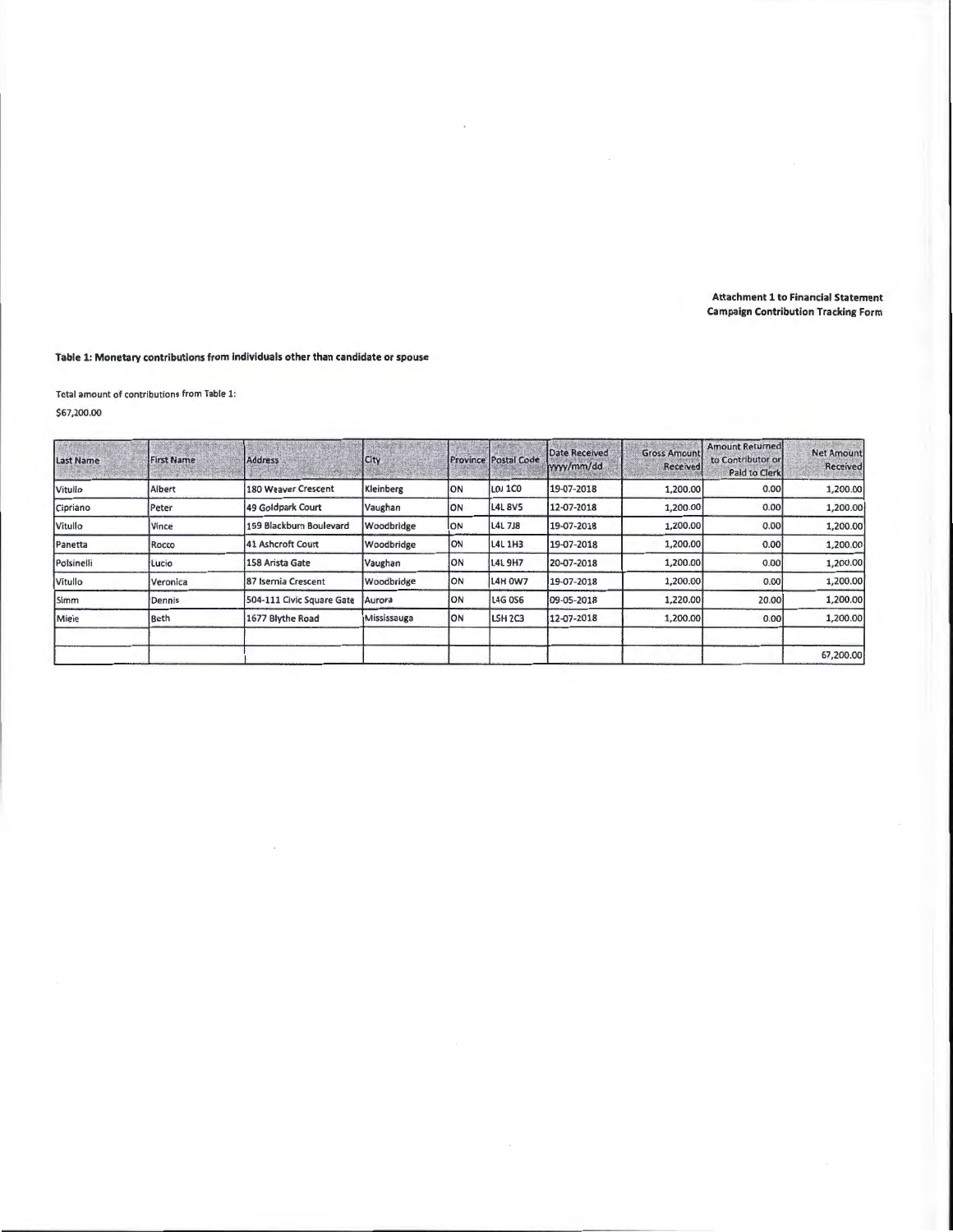|                                                                       | (yyyy/mm/dd) | Value \$ |  |
|-----------------------------------------------------------------------|--------------|----------|--|
|                                                                       |              |          |  |
|                                                                       |              |          |  |
|                                                                       |              |          |  |
|                                                                       |              |          |  |
|                                                                       |              |          |  |
|                                                                       |              |          |  |
|                                                                       |              |          |  |
|                                                                       |              |          |  |
|                                                                       |              |          |  |
|                                                                       |              |          |  |
| Additional information is listed on separate supplementary attachment | <b>Total</b> |          |  |

### Table 2: Contributions in goods or services from individuals other than candidate or spouse (Note: must also be recorded as Expenses in Box C)

Part III - Contributions from candidate or spouse

## Table 3: Contributions in goods or services

| <b>Description of Goods or Services</b> | <b>Date Received</b><br>(yyyy/mm/dd) | Value \$ |
|-----------------------------------------|--------------------------------------|----------|
|                                         |                                      |          |
|                                         |                                      |          |
|                                         |                                      |          |
|                                         |                                      |          |
|                                         |                                      |          |
|                                         |                                      |          |
|                                         |                                      |          |
|                                         |                                      |          |
|                                         |                                      |          |
|                                         |                                      |          |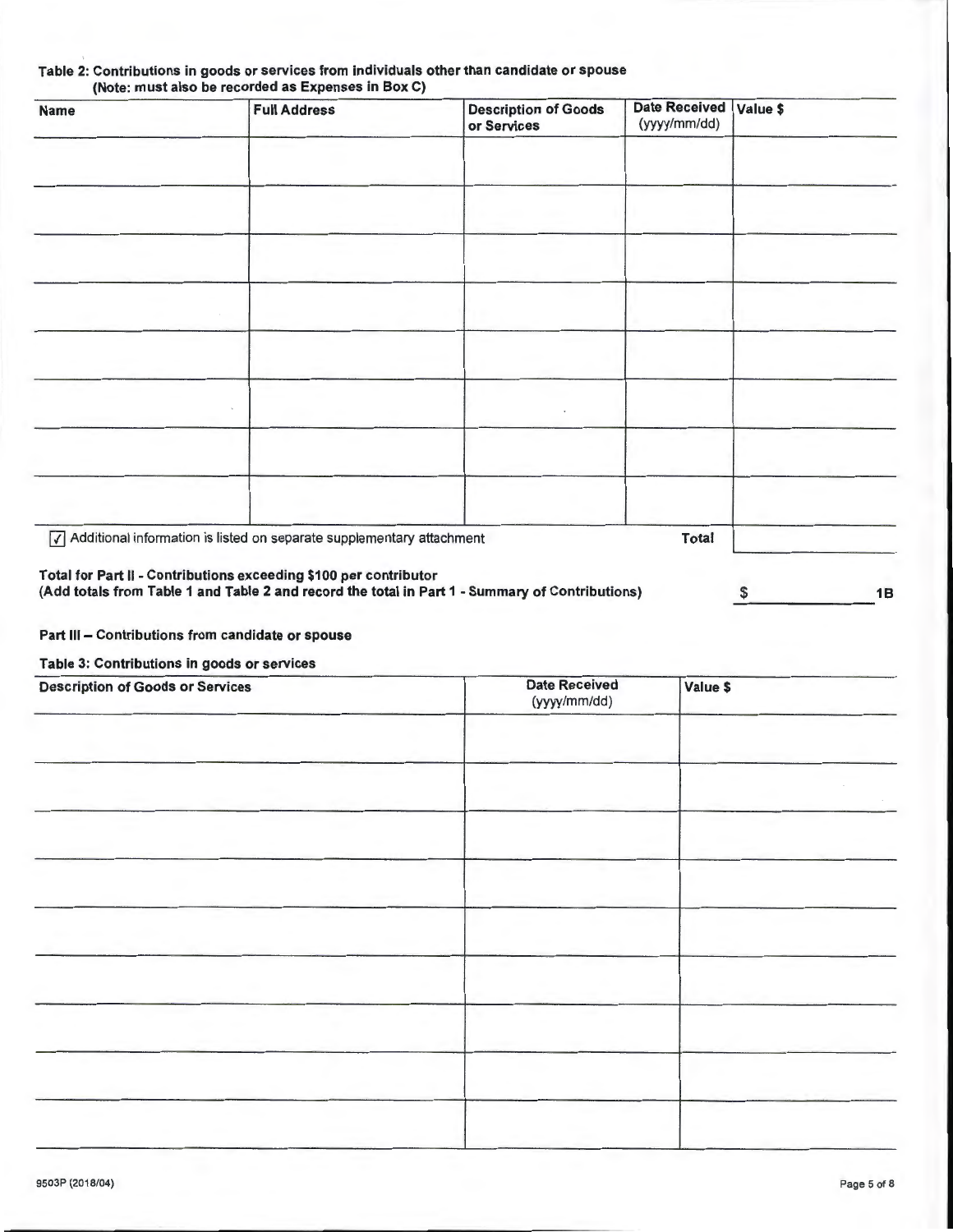| <b>Description of Goods or Services</b>                               | <b>Date Received</b><br>(yyyy/mm/dd) | Value \$ |  |
|-----------------------------------------------------------------------|--------------------------------------|----------|--|
|                                                                       |                                      |          |  |
|                                                                       |                                      |          |  |
|                                                                       |                                      |          |  |
|                                                                       |                                      |          |  |
|                                                                       |                                      |          |  |
|                                                                       |                                      |          |  |
|                                                                       |                                      |          |  |
|                                                                       |                                      |          |  |
|                                                                       |                                      |          |  |
|                                                                       |                                      |          |  |
|                                                                       |                                      |          |  |
| Additional information is listed on separate supplementary attachment | Total                                |          |  |

Table 4: Inventory of campaign goods and materials from previous municipal campaign used in this campaign (Note: value must be recorded as a contribution from the candidate and as an expense)

| <b>Description</b> | <b>Date Acquired</b><br>(yyyy/mm/dd)                                    | Supplier | Quantity | <b>Current Market</b><br>Value \$ |
|--------------------|-------------------------------------------------------------------------|----------|----------|-----------------------------------|
|                    |                                                                         |          |          |                                   |
|                    |                                                                         |          |          |                                   |
|                    |                                                                         |          |          |                                   |
|                    |                                                                         |          |          |                                   |
|                    |                                                                         |          |          |                                   |
|                    |                                                                         |          |          |                                   |
|                    |                                                                         |          |          |                                   |
|                    | √ Additional information is listed on separate supplementary attachment |          |          | <b>Total</b>                      |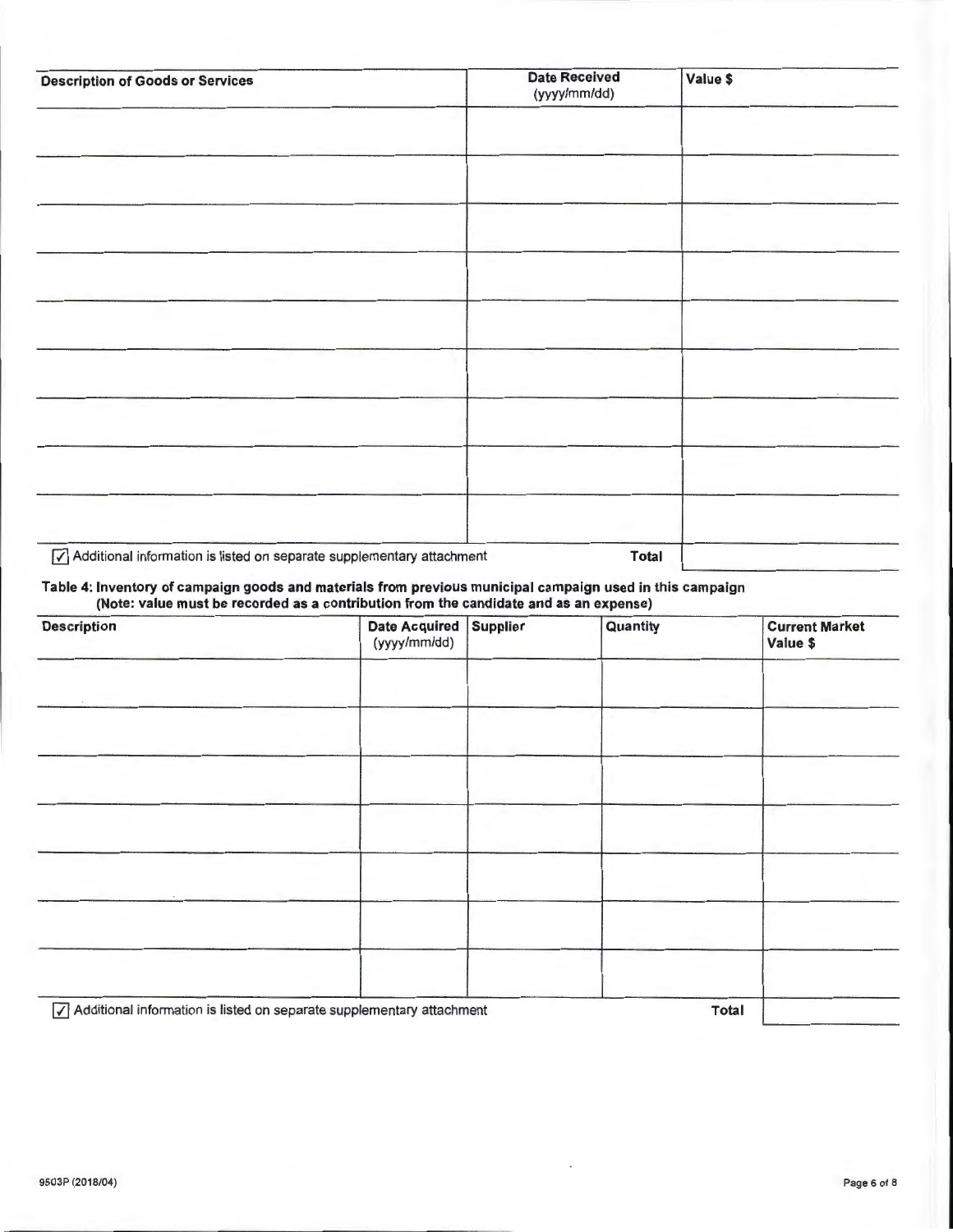| <b>Schedule 2 - Fundraising Events and Activities</b>                                                                                                                                                                                                                                                                                                                                                                                                                                                                                                                                                                                                             |                               |                  |
|-------------------------------------------------------------------------------------------------------------------------------------------------------------------------------------------------------------------------------------------------------------------------------------------------------------------------------------------------------------------------------------------------------------------------------------------------------------------------------------------------------------------------------------------------------------------------------------------------------------------------------------------------------------------|-------------------------------|------------------|
| <b>Fundraising Event/Activity</b><br>Complete a separate schedule for each event or activity held                                                                                                                                                                                                                                                                                                                                                                                                                                                                                                                                                                 |                               |                  |
| Additional schedule(s) attached                                                                                                                                                                                                                                                                                                                                                                                                                                                                                                                                                                                                                                   |                               |                  |
| Description of fundraising event/activity<br>the contract of the contract of the contract of the contract of the contract of the contract of                                                                                                                                                                                                                                                                                                                                                                                                                                                                                                                      |                               |                  |
| Date of event/activity (yyyy/mm/dd) example and the contract of event/activity (yyyy/mm/dd)                                                                                                                                                                                                                                                                                                                                                                                                                                                                                                                                                                       |                               |                  |
| Part I - Ticket revenue                                                                                                                                                                                                                                                                                                                                                                                                                                                                                                                                                                                                                                           |                               |                  |
| Admission charge (per person)<br>(If there are a range of ticket prices, attach complete breakdown of all ticket<br>sales)                                                                                                                                                                                                                                                                                                                                                                                                                                                                                                                                        |                               |                  |
| Number of tickets sold                                                                                                                                                                                                                                                                                                                                                                                                                                                                                                                                                                                                                                            |                               | 2A               |
| Total Part I (2A X 2B) (include in Part 1 of Schedule 1)                                                                                                                                                                                                                                                                                                                                                                                                                                                                                                                                                                                                          |                               | 2B<br>- 5<br>$=$ |
| Part II - Other revenue deemed a contribution                                                                                                                                                                                                                                                                                                                                                                                                                                                                                                                                                                                                                     |                               |                  |
| (e.g. revenue from goods sold in excess of fair market value)<br>Provide details                                                                                                                                                                                                                                                                                                                                                                                                                                                                                                                                                                                  |                               |                  |
|                                                                                                                                                                                                                                                                                                                                                                                                                                                                                                                                                                                                                                                                   |                               |                  |
|                                                                                                                                                                                                                                                                                                                                                                                                                                                                                                                                                                                                                                                                   | $+$ \$                        |                  |
| 2.                                                                                                                                                                                                                                                                                                                                                                                                                                                                                                                                                                                                                                                                | $+$ \$                        |                  |
| $\frac{3}{2}$                                                                                                                                                                                                                                                                                                                                                                                                                                                                                                                                                                                                                                                     | $+$ \$                        |                  |
|                                                                                                                                                                                                                                                                                                                                                                                                                                                                                                                                                                                                                                                                   | $+$ \$                        |                  |
| 5.<br><u> Karl III. (1989) en la provincia de la provincia de la provincia de la provincia de la provincia de la provincia de la provincia de la provincia de la provincia de la provincia de la provincia de la provincia de la provi</u><br>Total Part II (include in Part 1 of Schedule 1)                                                                                                                                                                                                                                                                                                                                                                     |                               | \$<br>$=$        |
| Part III - Other revenue not deemed a contribution<br>(e.g. contribution of \$25 or less; goods or services sold for \$25 or less)<br>Provide details<br>2.<br>and the company of the company of the company of the company of the company of the company of the company of the<br>3.<br><u> 1957 - Alexandria III, prima populație de la provincia de la provincia de la provincia de la provincia de la</u><br>4.<br><u> Andrew Maria (1989), a component de la componentación de la componentación de la componentación de la componentación de la componentación de la componentación de la componentación de la componentación de la componentació</u><br>5. | $\ddot{}$<br>$+$ \$<br>$+$ \$ |                  |
| Total Part III (include under Income in Box C)                                                                                                                                                                                                                                                                                                                                                                                                                                                                                                                                                                                                                    |                               | $=$ \$           |
|                                                                                                                                                                                                                                                                                                                                                                                                                                                                                                                                                                                                                                                                   |                               |                  |
|                                                                                                                                                                                                                                                                                                                                                                                                                                                                                                                                                                                                                                                                   |                               |                  |
|                                                                                                                                                                                                                                                                                                                                                                                                                                                                                                                                                                                                                                                                   | $+$ \$                        |                  |
|                                                                                                                                                                                                                                                                                                                                                                                                                                                                                                                                                                                                                                                                   | $+$ \$                        |                  |
| 2. $\blacksquare$                                                                                                                                                                                                                                                                                                                                                                                                                                                                                                                                                                                                                                                 | $+$ \$                        |                  |
| $\frac{1}{2}$                                                                                                                                                                                                                                                                                                                                                                                                                                                                                                                                                                                                                                                     | $+$ \$                        |                  |
| $\mathbf{4.}$                                                                                                                                                                                                                                                                                                                                                                                                                                                                                                                                                                                                                                                     |                               |                  |
| 5.                                                                                                                                                                                                                                                                                                                                                                                                                                                                                                                                                                                                                                                                | $+$ \$                        |                  |
| 6.                                                                                                                                                                                                                                                                                                                                                                                                                                                                                                                                                                                                                                                                | $+$ \$                        |                  |
| Part IV - Expenses related to fundraising event or activity<br>Provide details<br>$\overline{7}$ .<br>8.                                                                                                                                                                                                                                                                                                                                                                                                                                                                                                                                                          | $+$ \$<br>$+$ \$              |                  |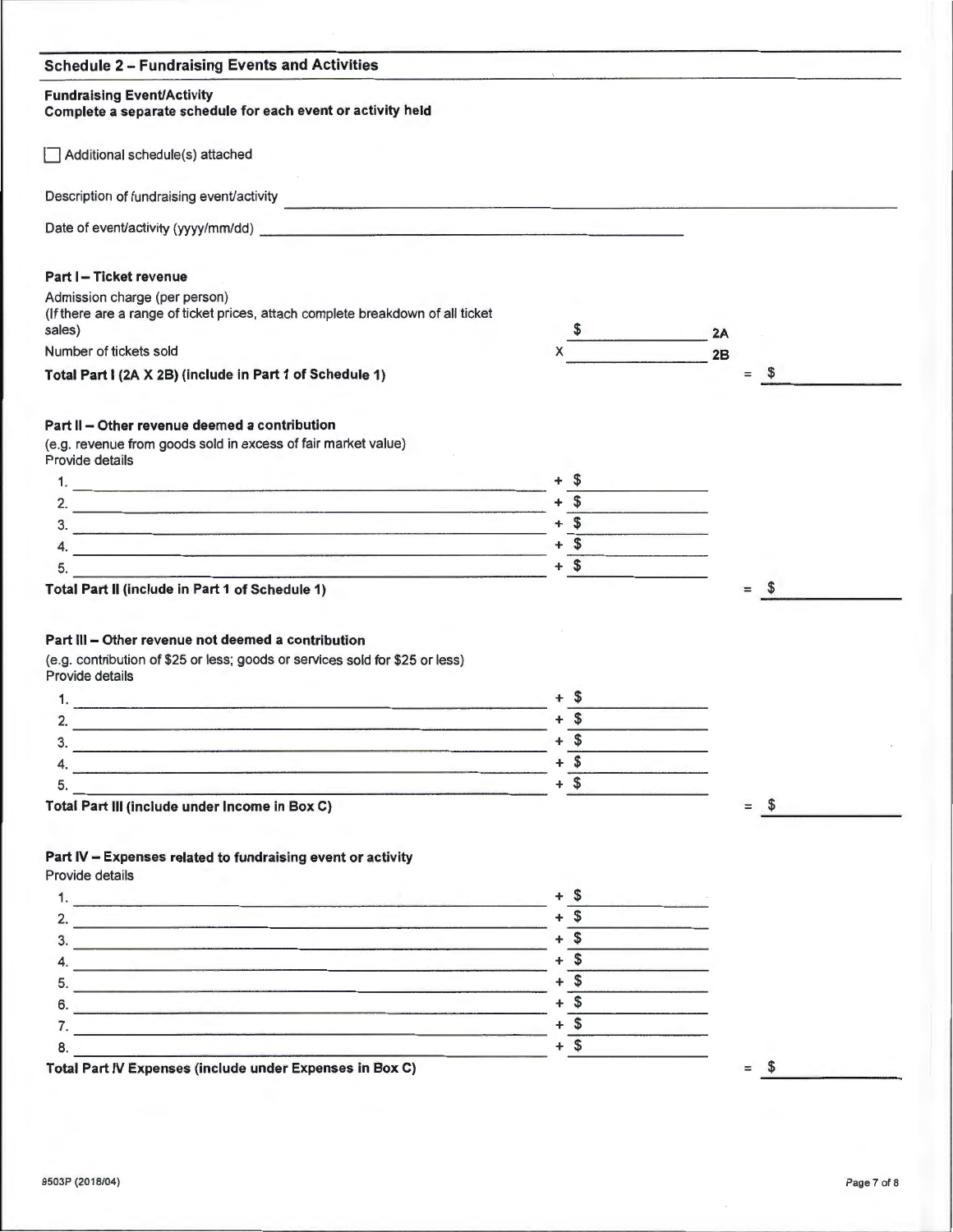|  |  | <b>Auditor's Report</b> |  |  |  |
|--|--|-------------------------|--|--|--|
|  |  |                         |  |  |  |
|  |  |                         |  |  |  |
|  |  |                         |  |  |  |

Municipal Elections Act, 1996 (Section 88.25)

A candidate who has received contributions or incurred expenses in excess of \$10,000 must attach an auditor's report.

### Professional Designation of Auditor

### Chartered Accountant

Municipality Date (yyyy/mm/dd)

| <b>Contact Information</b>                                                  |            |                         |                |                |
|-----------------------------------------------------------------------------|------------|-------------------------|----------------|----------------|
| Last Name or Single Name                                                    |            |                         | Given Name(s)  | Licence Number |
| Gabbana                                                                     |            |                         | Ernie          |                |
| <b>Address</b>                                                              |            |                         |                |                |
| Suite/Unit No.                                                              | Street No. | <b>Street Name</b>      |                |                |
| 505                                                                         | 216        | Chirslea Road           |                |                |
| Municipality                                                                |            |                         | Province       | Postal Code    |
| Woddbridge                                                                  |            | Ontario                 | <b>L4L 8S5</b> |                |
| Telephone No. (including area code)<br><b>Email Address</b><br>905 264-1299 |            |                         |                |                |
|                                                                             |            | erniegabbana@bellnet.ca |                |                |

The report must be done in accordance with generally accepted auditing standards and must:

set out the scope of the examination  $\bullet$ 

provide an opinion as to the completeness and accuracy of the financial statement and whether it is free of material misstatement

Report is attached

Personal information, if any, collected on this form is obtained under the authority of sections 88.25 and 95 of the Municipal Elections Act, 1996. Under section 88 of the Municipal Elections Act, 1996 (and despite anything in the Municipal Freedom of Information and Protection of Privacy Act) documents and materials filed with or prepared by the clerk or any other election official under the Municipal Elections Act, 1996 are public records and, until their destruction, may be inspected by any person at the clerk's office at a time when the office is open. Campaign financial statements shall also be made available by the clerk in an electronic format free of charge upon request.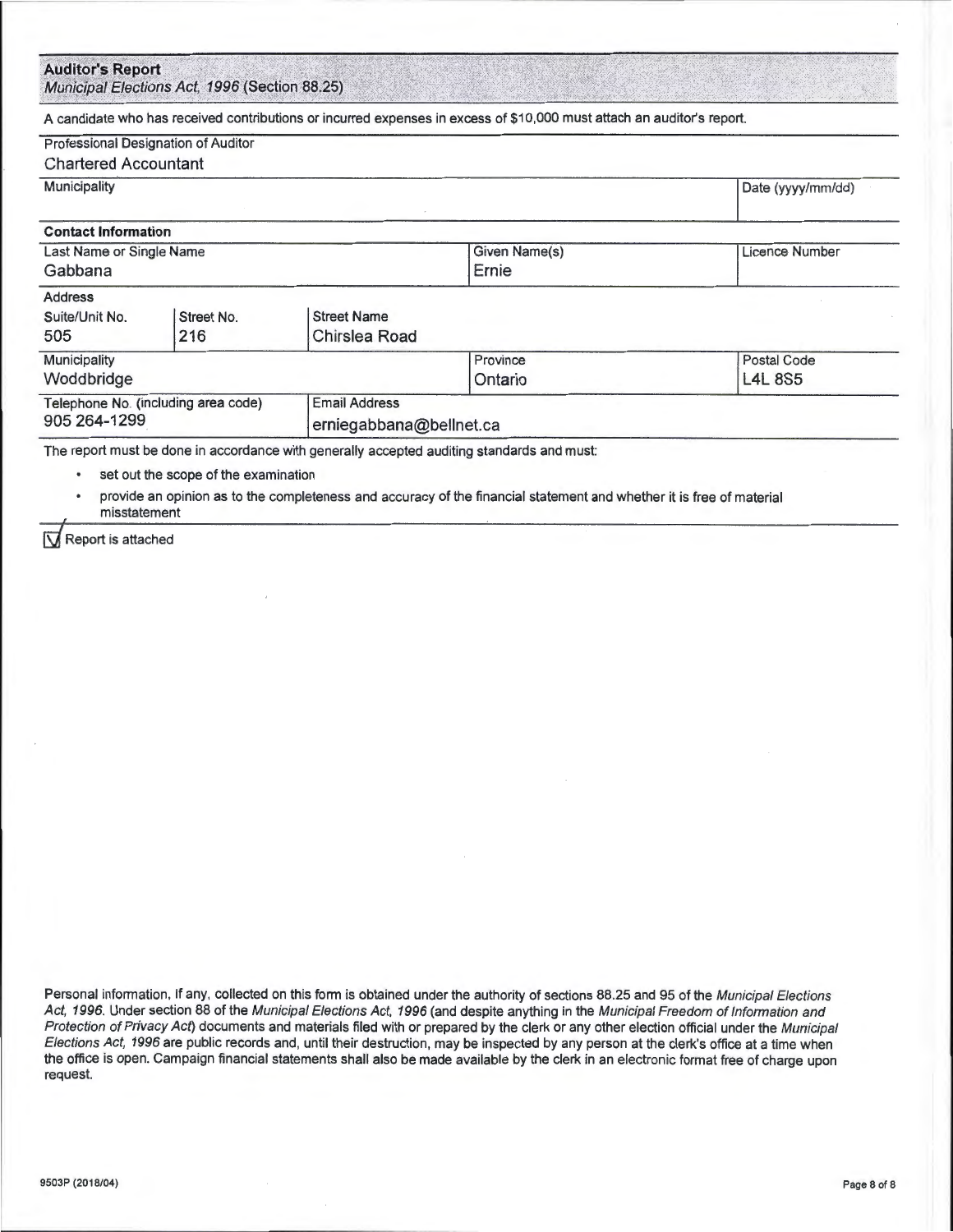

216 Chrislea Road, Suite 505, Woodbridge, Ontario L4L8S5 Tel:905.264.1299 Fax: 905.264.1433 Mobile:416.278.9171 erniegabbana@ bellnet.ca

# **INDEPENDENT AUDITORS'S REPORT**

# **To the City Clerk, City of Toronto,**

I have audited the Financial Statement of Steven Del Duca, candidate, which comprises the statement of Campaign Income and Expenses, the Calculation of Surplus or Deficit, and the attached schedule of Contributions and of Fund-Raising Events and Activities, for the campaign period from June 19, 2018 to December 31, 2018. This financial information has been prepared by the candidate, in accordance with the accounting requirements of sections 66 through 68, and section 79 of the Municipal Elections Act, 1996.

# **The Candidate's Responsibility of the Financial Statement**

The candidate is responsible for the preparation of the Financial Statement in accordance with the provisions of sections 66 through 68, and section 79 of the Municipal Elections Act, 1996 and for such control as he determines is necessary to enable the preparation of the financial statement free from material misstatement, whether due to fraud or error.

# **Auditor's Responsibility**

My responsibility is to express opinion on the Financial Statement based on my audit. I conducted my audit in accordance with Canadian generally accepted auditing standards. Generally accepted auditing standards require that I comply with ethical requirements, and plan and perform an audit to obtain reasonable assurance whether the Financial Statement is free of material misstatement.

An audit involves performing procedures to obtain audit evidence about the amounts and disclosures in the Financial Statement. The procedures selected depend on the auditor's judgement, including the assessment of the risks of material misstatement of the Financial Statement, whether due to fraud or error. In making those risk assessments, the auditor considers internal control relevant to the entity's preparation of the Financial Statement in order to design audit procedures that are appropriate in the circumstances, but not for the purpose of expressing an opinion on the effectiveness of the entity's internal controls. An audit also includes evaluating the appropriateness of accounting policies used and the reasonableness of accounting estimates made by management, as well as evaluating the overall presentation of the Financial Statement.

I believe that the audit evidence I have obtained is sufficient and appropriate to provide a basis for my qualified audit opinion.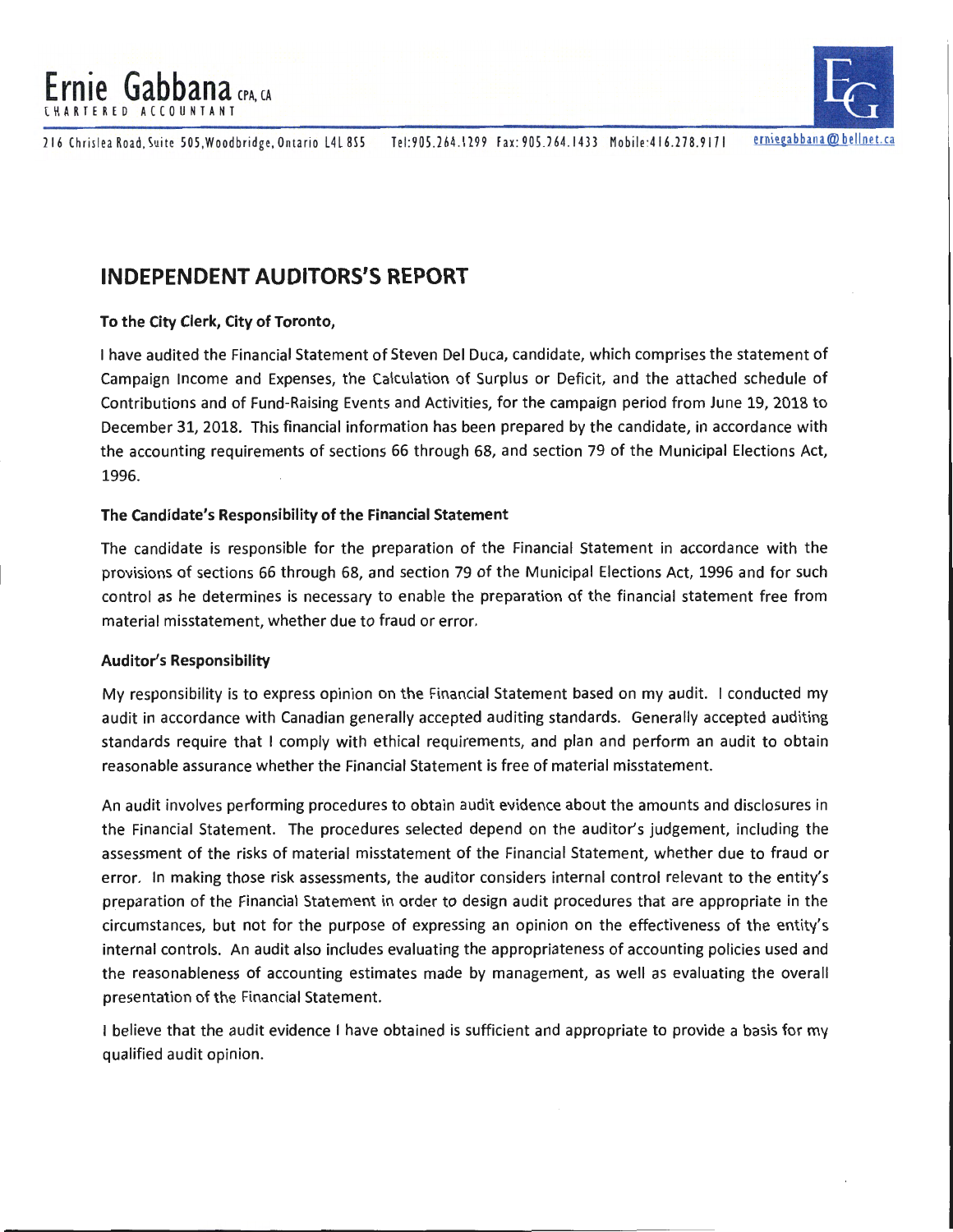### Page 2

# Basis for Qualified Opinion

Due to the inherent nature of the transactions of electoral campaigns, the completeness of contributions and other revenue and expenses is not susceptible to satisfactory audit verification. Accordingly, my verification of these amounts was limited to the amounts recorded in the campaign's accounting records and I was not able to determine whether any adjustments might be necessary to contributions and other revenue and expenses.

### Qualified Opinion

In my opinion, except for the possible effects of the matter described in the Basis of Qualified Opinion paragraph, the Financial Statement of Steven Del Duca for the campaign period from June 19, 2018 to December 31, 2018 is prepared, in all material respects, in accordance with the accounting requirements of the Municipal Elections Act, 1996.

### Basis of Accounting

Without modifying my opinion, I draw attention to the basis of accounting of the Financial Statement, which is that presented in Form 4 as prescribed under the Municipal Elections Act, 1996. As a result, the Financial Statement may not be suitable for another purpose.

Errio Golban

Chartered Accountant, Licensed Public Accountant

April 1, 2019 Vaughan, Ontario